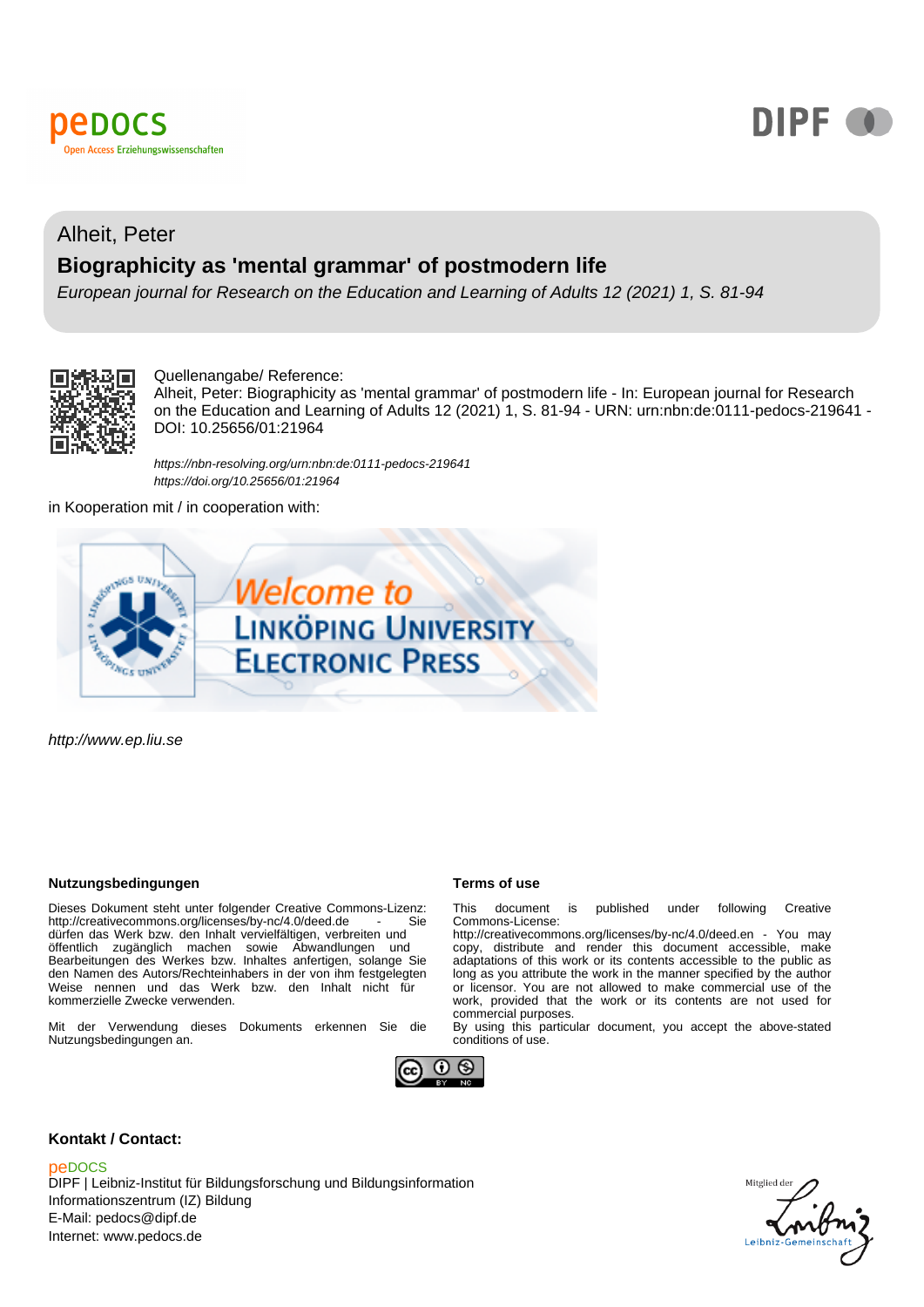# Biographicity as 'mental grammar' of postmodern life

Peter Alheit Georg-August-University of Goettingen, Germany (palheit@gwdg.de)

## Abstract

*'Biographicity' is a concept that has been discussed in international adult education for more than 30 years. It has stimulated research concepts and has become a metaphor for the resilience potential of biographical learning processes in modernised modern societies. A basic theoretical foundation has so far been lacking. This article attempts to provide such a foundation. The stimulating influence of modern neurobiology will be discussed in the first section (1). Afterwards, innovations and restrictions of a systemtheoretically reformulated biography theory will be the issue (2). Its self-referentiality blockades can be illustrated clearly by the problem of the social construction of 'gender', in which we also reach the limits of the interactionist concept of construction (3). This theoretical discourse creates a concept of its own: the idea of a 'biographical habitus' as the 'mental grammar' of life in postmodern societies (4).*

Keywords: Biographicity; constructivism; doing gender; grammar; semantics

## Introduction

In the sociological discourse, the concept of 'biographicity' connects to constructivist considerations. We find a first hint in an overview article by the Swiss sociologist Martin Kohli, in which he defines biographicity as a "code of personal development and emergence" (Kohli, 1988, p. 37). This very preliminary characterisation must be specified and related to the constructivist discourse.

In biography research itself, constructivist approaches have been *en vogue* since the 1980s. In an interesting essay, Uwe Schimank (1988), following Luhmann's autopoiesis concept, made the provocative thesis that "the relationship between the social communications to which a person is exposed and their biographical consciousness ... must be understood as strictly constructivist" (Schimank, 1988, p. 58). "The construction of one's own biography by one person takes place autonomously," says Schimank, "in

 $(i)$  (\$) ISSN 2000-7426 © 2021 The author DOI 10.3384/rela.2000-7426.ojs1845 www.rela.ep.liu.se

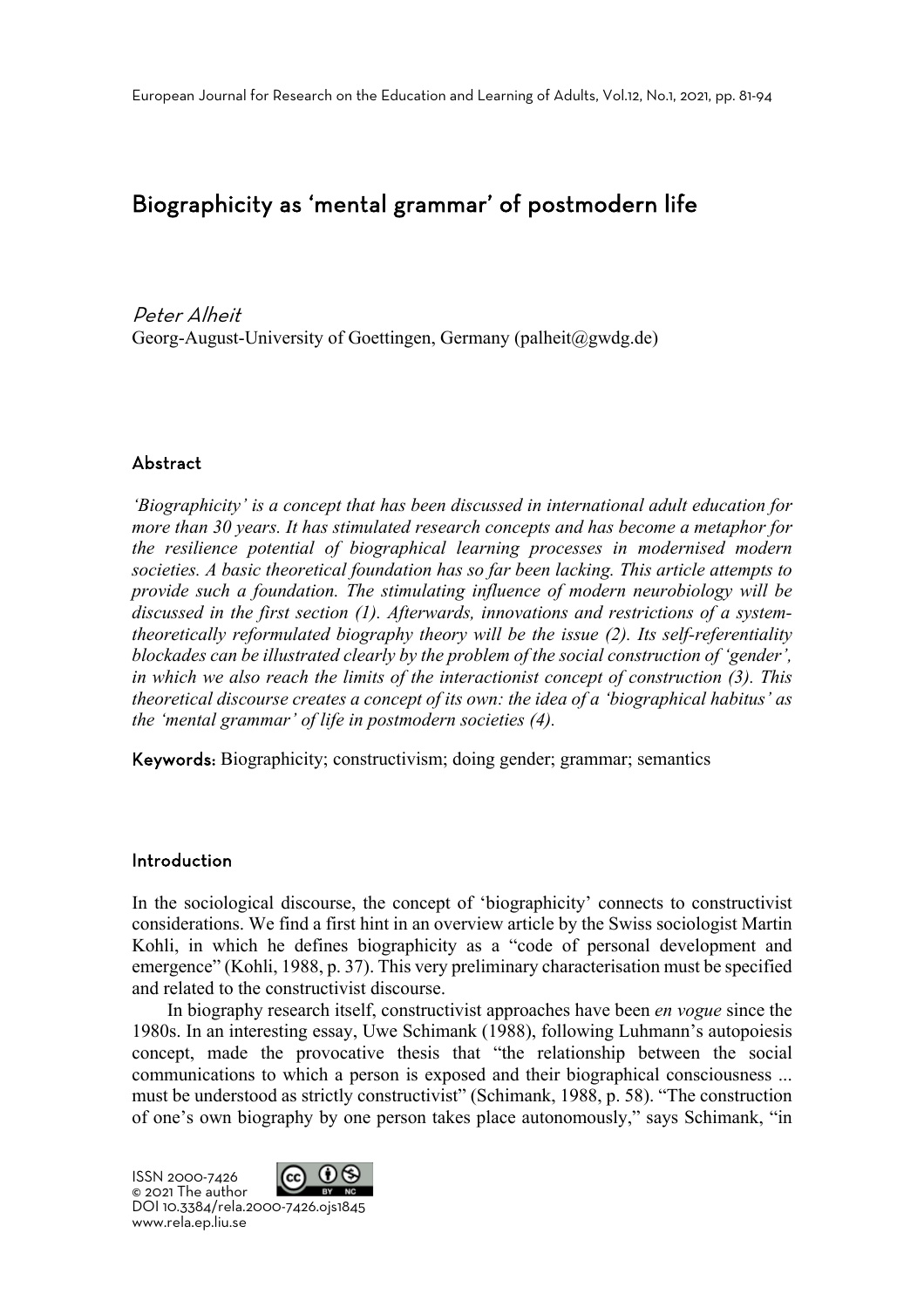the radical sense of the word. All influences from the social environment, whether targeted or unintentional, are processed in accordance with the internal structures of the personal system, intercepted and escorted by withinputs, and can only gain biographical meaning in this way."(ibid.)

This idea can plausibly fall back on a number of empirically observable phenomena - such as the trivial fact that certain social influences in one biography can have almost the opposite effects as the same inputs in another biography. Therefore, it makes sense to consistently perceive 'sociality' from a biographical perspective - not to deny the 'objective' character of structural external influences, but to understand the semantics with which 'psychic systems' tend to code social issues. So it seems convincing that "social communication", as Schimank puts it, has to be understood as self-referential intakes rather than as inputs that produce expected outputs. How the unique 'code' of the biographical processing of experience comes about, how it has to be thought from a temporal perspective as 'constituted' by social influences, how structure and emergence, social constitution and individual construction in a lived life build a specific melange, Schimank's intelligent treatise still leaves us in the 'dark'.

The following considerations make the cautious claim to get to the bottom of this difficult epistemological problem. The stimulating influence of modern neurobiology will be discussed first (1). Afterwards, innovations and restrictions of a system-theoretically reformulated biography theory will be the issue (2). Its self-referentiality blockades can be illustrated clearly by the problem of the social construction of "gender", in which we also reach the limits of the interactionist concept of construction (3). This theoretical discourse creates a concept of its own, which at least implicitly follows on from the previously developed concept of *biographicity* (4).

### Inspirations and open questions of neurobiological constructivism

The criticism of the autobiographical reconstruction of social reality recently articulated in sociology, the accusation that it is a simple 'illusion' (Bourdieu, 1990), repeats a classic debate in modern epistemology: the perception of reality from the point of view of the biographical narrator is attached to something subjective and particular; and it seems questionable whether it can be used to gain general insights into social reality. This position, which is at least implicitly based on the epistemological standpoint of critical rationalism and which has also influenced everyday behaviour in modern societies, appears to be at least in need of addition from the perspective of recent research in neurobiology. Despite all distrust of the accuracy of subjective perception - especially when there are considerable periods between event and recapitulation - the fact that memory (more generally: the brain as a synthetic 'organ of perception') has direct access to reality remains usually completely hidden.

This skepticism is necessary, however, if one looks at processes of perception with the younger neurobiology from the perspective of the brain.<sup>1</sup> Then the information from the various sensory organs does not appear as direct impressions of the eyes and ears, sense of smell or touch, but as principally unspecific neuronal information, which the brain itself transforms into clear "sensory impressions". "For the brain there are [...] only the neuronal messages that come from the sensory organs, but not the sensory organs themselves, just as little as there is a recording camera for the viewer of a television picture." (Roth, 1987a, p. 234)

The possibility of the brain to make 'correct' assignments of meaning results solely from a relatively early spatial differentiation of neuronally transmitted states of excitation.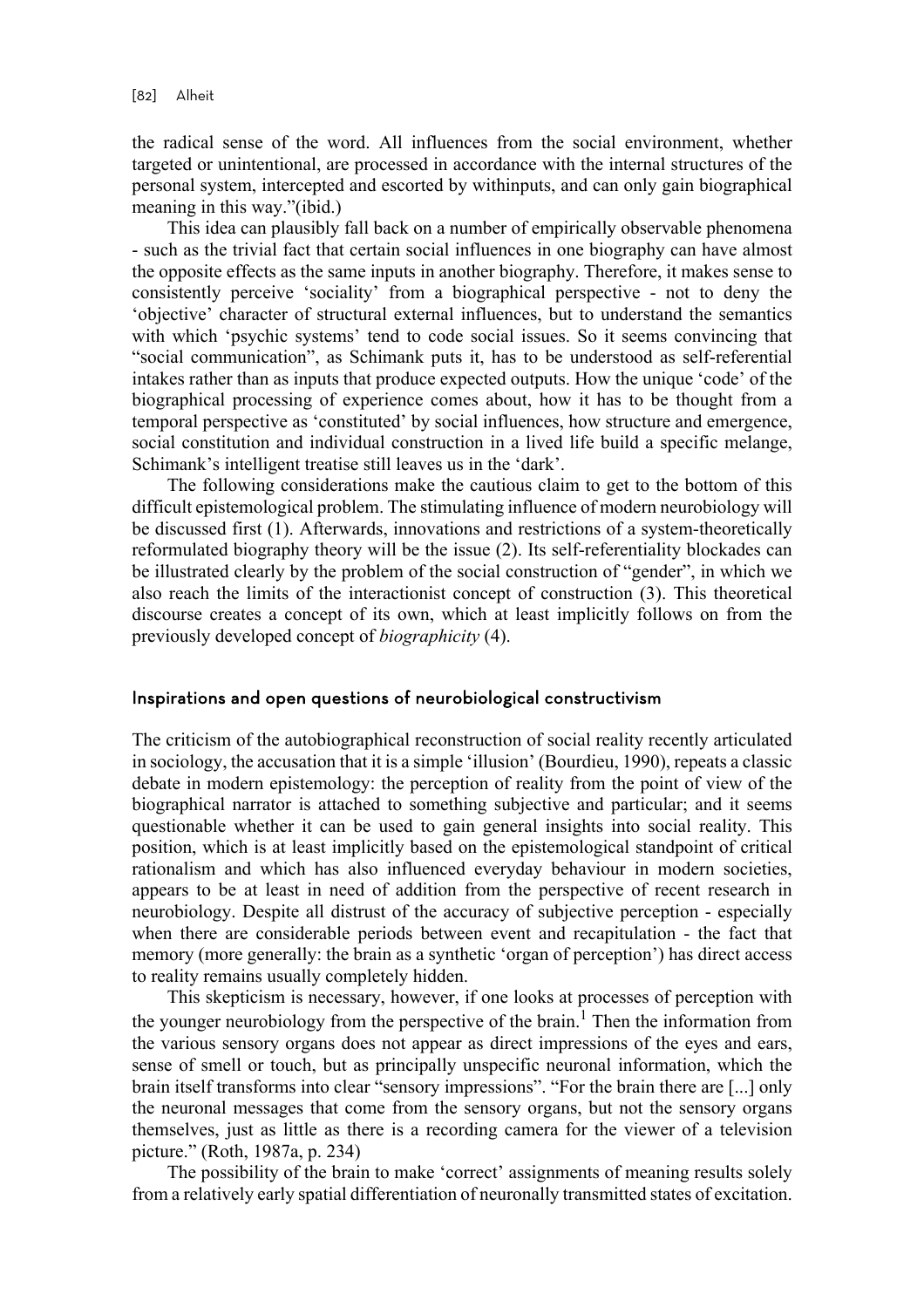For example, all neuronal impulses that are processed on the occipital cortex are interpreted as visual impressions. They would also be 'perceived' as information from the sense of sight, for example as a red colour, if the neuronal stimulus of this part of the brain had not been transmitted through the eye, but had resulted from the manipulation of the occipital cortex by an artificially inserted electrode. "All of this leads to the strange observation that the brain, instead of being open to the world, is a cognitively selfcontained system that interprets and evaluates neuronal signals based on self-developed criteria, whose true origin and meaning is not really known." (Roth, 1987a, p. 235)

Since the brain moves in a self-referential manner in a radical sense and does not depict reality but rather constructs it, it also creates criteria for checking its construction results. Because in order to survive, the brain not only needs a cognitive world, but three 'worlds', as it were: a world around us, which could be called a 'thing world', a kind of 'body world' that relates to sensory and motor experiences with our body, and the 'nonphysical world' of our thoughts and feelings (cf. ibid., pp. 236ff). These worlds are related to each other, form inner and outer dimensions for each other and correct each other to a certain extent, although each is strictly a cognitive construct, meaning that it has no direct connection with the real material 'outside'.

Gerhard Roth compared our brain to a person who travels through a foreign country whose language they do not understand and who therefore needs an interpreter (cf. ibid., pp. 242ff). The person has several strategies available to assess the reliability of the translator: have had excellent experiences with the interpreter in previous situations, which guarantee the reliability of the cultural mediator. The organisation of our brain also points to a long past and obviously extremely successful phylogenetic legacy. The 'interpreting services' therefore deserve an advance of trust. The person could also engage several interpreters to check. Our brain is also familiar with this strategy if several sensory areas are activated to ratify the same state. Finally, that traveller has the opportunity to compare any information added by the translator with existing information and to check its consistency. This function is taken over by memory.

However, this means: strict self-referentiality in no way leads to a fundamental isolation of the brain from external influences. Such "perturbations", as Maturana and Varela call them, have to be processed constantly and change the overall processing system. But they do not influence it according to the laws of the "intruder", but only according to the internal rules of the system developed until then (Maturana & Varela, 1987, pp. 108f). In increasingly complex environments, this disposition seems to guarantee much more successful chances of survival than the basic openness of the perceptual apparatus (cf. detailed Roth, 1985, 1987a; Maturana & Varela, 1987).

What is challenging about this neurobiological concept of cognition is the idea that any processing of reality, including, of course, the recapitulation of biographical experience, should be viewed as a self-referential achievement of the cognitive system. However, it is shown sympathetically that there is still some dissent among the representatives of this appealing thesis about how closely this process can be linked and explained phylogenetically and ontogenetically with the principle of autopoiesis. While Maturana, the real discoverer of the conceptual idea, puts life and cognition in one and claims the principle of circular self-production and self-preservation (autopoiesis) for both (cf. the Maturana quote in Roth, 1987b, p. 262), Roth's research group emphasises the only relatively autopoietic character of all organisms, which are always defined by their environment as well (An der Heiden, Roth & Schwegler, 1986), and also insists on evolutionary structural differentiation between the self-preservation principles of the whole organism and the self-referential, but by no means autopoietic functions of higher nervous systems (Roth, 1987b, pp. 266ff).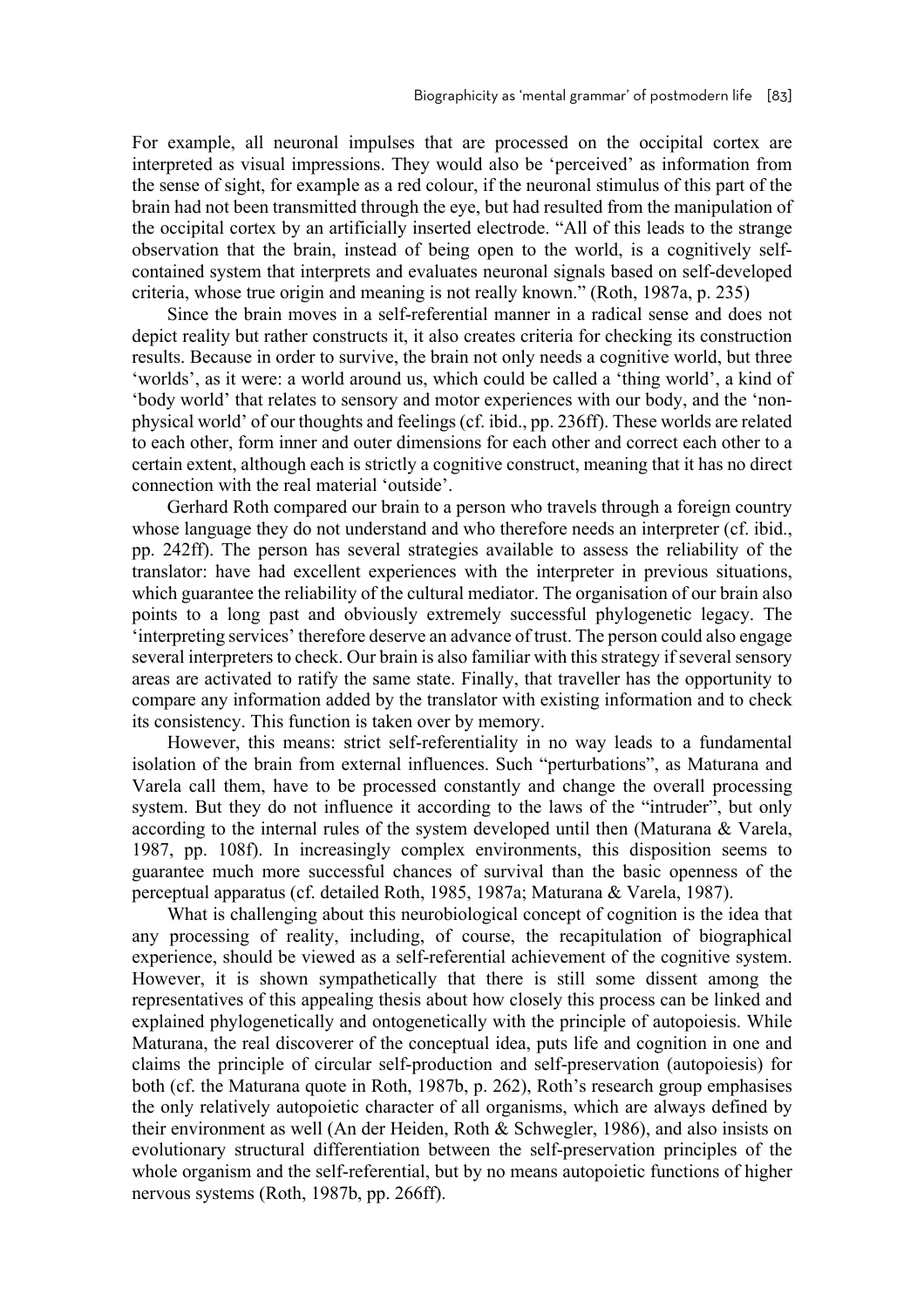To put it more pointedly, cognition is, from a neurobiological point of view, the more efficient for the autopoiesis of the organism, the more clearly it remains free from the constraints of circular self-production and self-preservation of its components. This property makes learning processes possible, which every cognitive system has to develop 'self-explicatively'. "The fact that the cognitive system is not autopoietic thus constitutes on the one hand [...] the possibility of self-referential development, but at the same time the need to always start again from scratch." (ibid., p. 281) This 'starting over and over again' is basically identical to the uniqueness of the respective biographical process. These conceptually important affinities of the critical insights of the recent neurobiological discussion with sociological and educational biography research will be explicitly discussed later.

The discovery that cognitive reality processing, i.e. the synthetic coding performance of our brain, is structured in a self-referential way is of high relevance to the theory of biographical learning. However, according to Gerhard Roth and his working group, this process does not seem to be 'autopoietic', but depends on the relative autopoiesis of a surrounding system structure (organism), the survival of which in turn benefits from the brain's self-referential performance. In a way, we would be dealing with the relative (inner) autonomy of a principle dependency structure - a sociologically undoubtedly highly interesting model.

## Conceptual aporias of system-theoretical biography concepts

The constructivism debate is experiencing a certain sociological radicalisation in recent systems theory. It should be of less interest here that Luhmann's 'theory of self-referential systems' (Luhmann, 1984, p. 24) drastically modifies the relationship between system and environment that he had previously developed conceptually. The internal differentiation of the system is no longer interpreted as the result of environmental pressure due to complexity, but only as an effect of self-referential operations (ibid., 25). The connection to Maturana's autopoiesis concept relativises the dynamics of contingency and selectivity in favour of a "running self-reference", as Luhmann puts it.<sup>2</sup> Rather, for our purposes only those aspects of the theoretical development that are directly related to questions of biographical theory are of interest.

In addition, it makes sense to briefly reconsider the crucial point of Luhmann's modernity diagnosis. The primary vertical differentiation of pre-modern societies, social actors, apart from exceptional cases, assigned their clear place in a subsystem of society (cf. Luhmann, 1980, p. 30), has given way to a functional differentiation in which social subsystems such as economy, family, politics, law, religion or upbringing coexist and require individuals to integrate into several subsystems at the same time (more detailed Nassehi, 1994a). The self-understanding of social actors is no longer determined by their clear placement in a hierarchically structured social field, but in a way by individual selfdescription. "So the identity of the person is not based on the principle of social differentiation; rather, it is almost the opposite of it."(Nassehi & Weber, 1990, p. 164)

This "multi-inclusiveness" (Nassehi/Weber), which makes it impossible to gain identity from the simple belonging to a subsystem of modern society, forces the individual to permanent self-observation and self-description, i.e. for self-referential processing of social experience. And what is described in classic socialisation theories as a 'balance' between social and personal identity (cf. Goffman, 1963), shows itself from a systemtheoretical perspective as a simple reflex to the fact that modern social actors are forced "into multiple selves, multiple identities, to break down several personalities in order to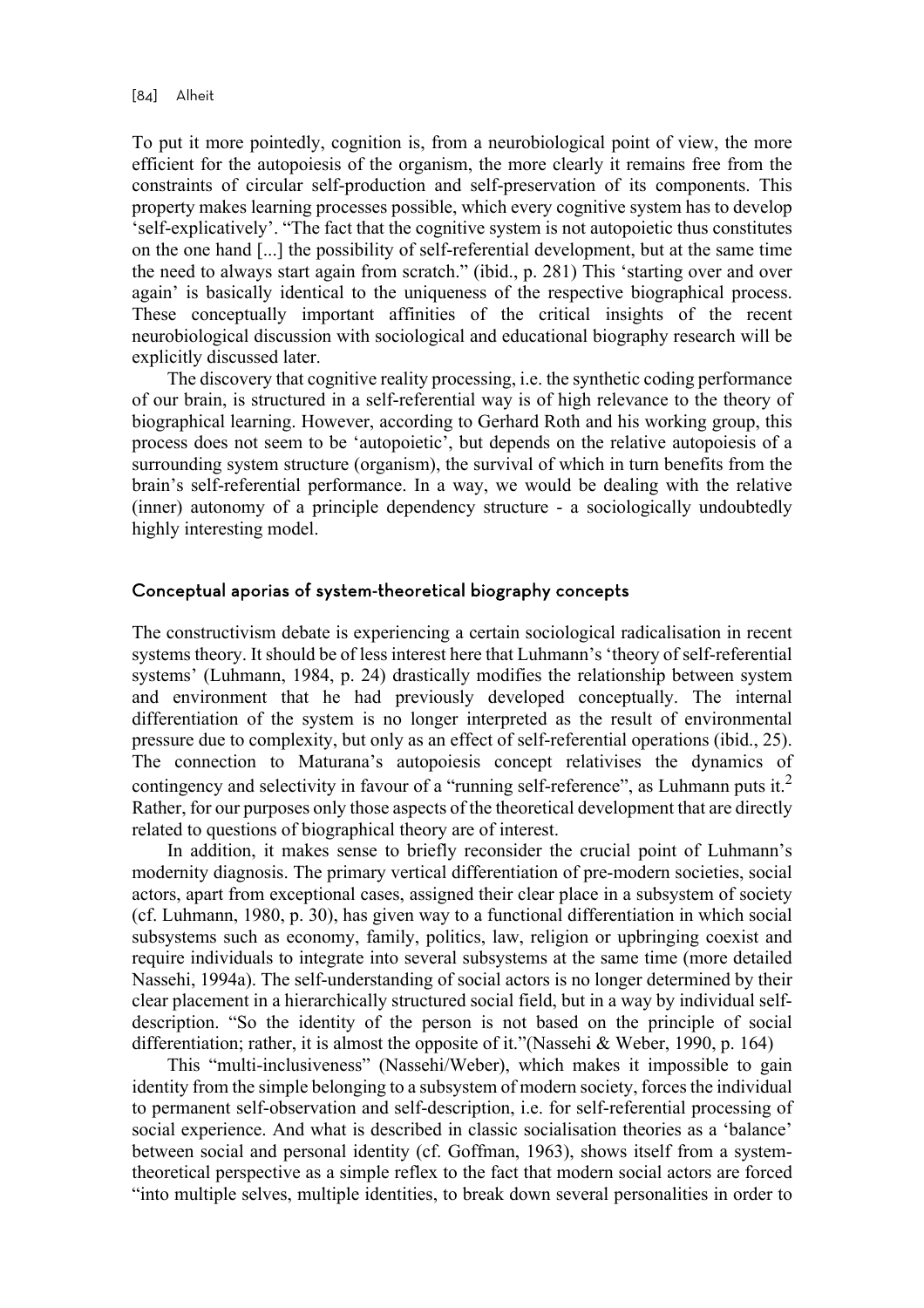be able to do justice to the majority of social environments and the differences in requirements " (Luhmann, 1989, p. 223). In truth, the split into social and personal identity components is a result of "self-referential self-observation of the psychic system" (Nassehi & Weber, 1990, p. 165).

However, the question remains how the "social" can become the subject of selfdescription at all. The idea, modeled on the neurobiological concept of cognition, that the "reflexive self-awareness" (Schimank) of social actors is not "self-referential environmental observation - the construction of an inner world from materials of the outside world -, but a self-referential self-observation, that is, the construction of one special inner world made of materials of the inner world" (Schimank, 1988, p. 61) does not solve the problem of the origin of that *'material of the inner world'*.

In fact, Luhmann and his successors resort to a hierarchisation of the phenomena of consciousness<sup>3</sup>: "The primary phenomenon is the huge number of externally or internally induced experiences and actions, which, although contained in a continuity of consciousness and in this respect relatable to each other, do not form a context, because it is impossible to coordinate everything with everyone." (Luhmann & Schorr, 1982, p. 237) A kind of "basic self-confidence" (Schimank) has to be 'tamed' by reflexivity. The fact that this process does not run without contradiction, but is drastically influenced by 'environmental conditions', can easily be demonstrated by Schimank's aid construct of "biographical incrementalism" (Schimank, 1988, pp. 67f). Because the "evolutionary dynamics of biographical transitority at the level of basal self-confidence" (ibid.,  $67$ ) – Schimank's surprisingly unspecific reformulation for the influence of social change in modernised modern societies -, describes the biographical disposition of "muddling through" (Schimank) in the face of risky external conditions. Here the 'social' breaks into the self-referential self-description of the psychic system, as it were, without being conceptually integrated.

A crucial reason for this blind spot of system-theoretical biography concepts is the uncritical hypostasis of the autopoiesis of consciousness in Luhmann's thinking. In systems theory, consciousness processes - starting with the basal operations up to the higher-level self-descriptions and self-observations - are produced as circular and conceived of themselves. In a way, Luhmann reproduces a weakness here on a sociological level that Maturana's emphatic autopoiesis idea had already limited neurobiological models: the blockade to understand that the brain is more functional for the autopoiesis of the whole organism when it is itself 'exempt' from autopoiesis and not forced to self-manufacture and self-reproduce its components (cf. again Roth, 1987b). This objection does not deny the self-referential nature of the operations of the brain, but it allows the thought of a systematic opening for a certain 'outer world' - a semantics, as it were, that balances 'perturbation from the outside' and 'inner coping' in such a way that external influences can be processed in a self-referential manner, but their character can still be decoded semantically even after processing.

A conceptual parallel could be constructed between biography and social environment. Biographies have the structure of an open self-referentiality (cf. Alheit, 2009; already Alheit et al., 1992). This opening to 'society' requires a common semantics that make the 'social' biographically codable and the 'biographical' socially transposable. The example of the gender category shows how clearly 'social issues' break into the personal system and make it necessary to assume an interactive semantics between the individual and society; and that means: to overcome the self-referentiality blockade of systems theory.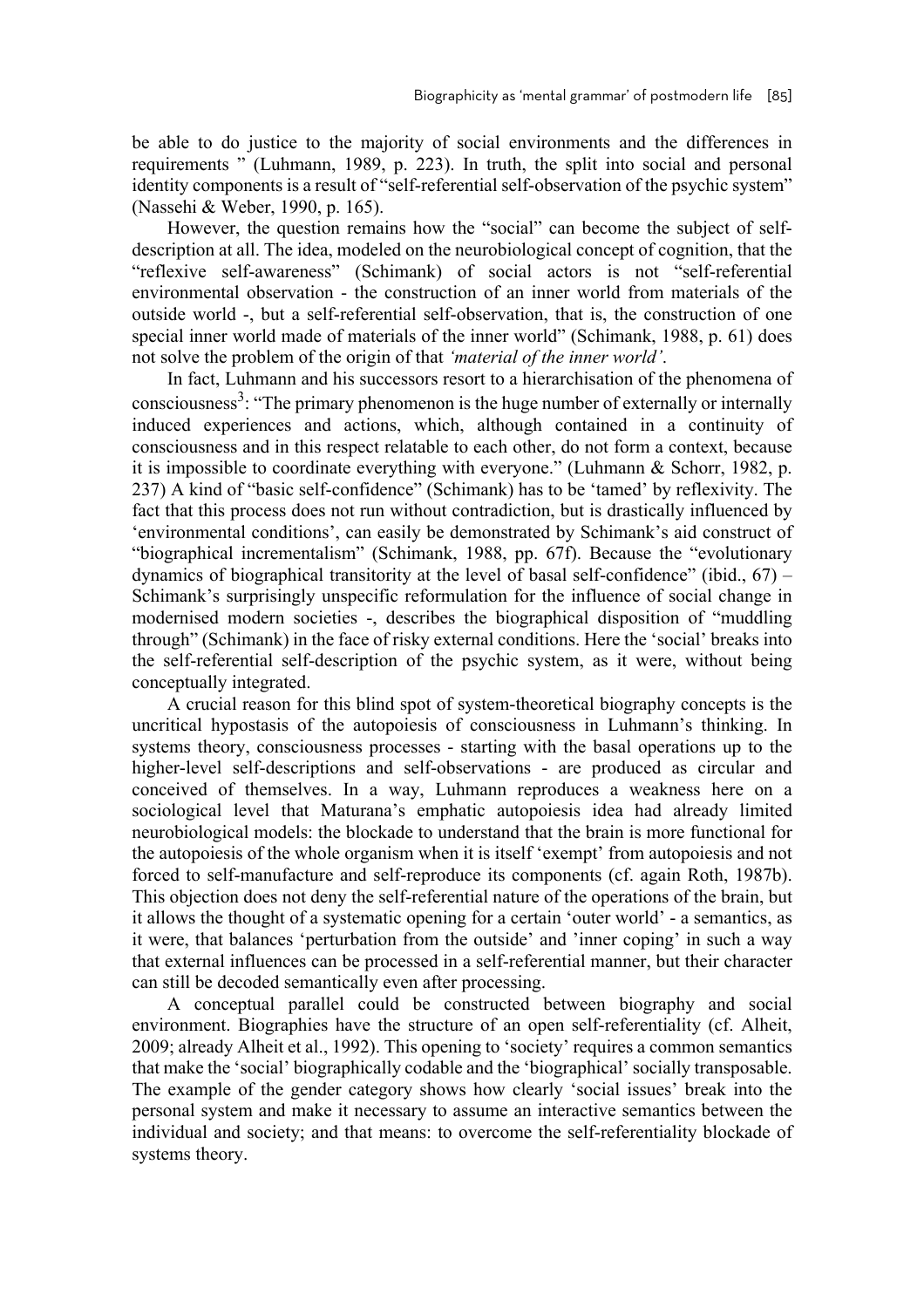## 'Doing Gender' as a touchstone of sociological constructivism

At this point, the feminist discussion is directly relevant to an empirical critique of system-theoretical biography conceptions. Gildemeister and Wetterer (1992) e.g. propose a research perspective that is interested in a 'de-construction' of essential gender concepts, but initially see this approach as a scientific re-construction.<sup>4</sup> They call for an analysis of the "gender classification as a generative pattern for the creation of social order" (ibid., p. 229). The focus is on the mode of construction itself. However, it is not regarded as a cognitive act of individual consciousness, nor as an 'effect' of a discourse without subjects, but as a *social practice* with which individuals continue to produce and reproduce the gender category (in the form of bisexuality) in their everyday actions (see also Wetterer, 1995a). The analysis of social gender is to a certain extent empirically "situated" with the concept of doing gender (West  $&$  Zimmerman, 1987).

In this approach, which explicitly follows the action-theoretical tradition of symbolic interactionism and ethnomethodology, interaction processes and not individuals (closed "personal systems") are made the "basic unit" of the (empirical) analysis. Studies e.g. on the "crisis experiment" transsexuality (Garfinkel, 1967; Kessler & McKenna, 1978; Hirschauer, 1993b; Lindemann, 1993b) reveal the subtle rules with which individuals "represent" their affiliation to one of the two sexes in a wide variety of fields of activity and everyday situations and thus passively ratify, but also vary in certain margins. These everyday practices and rules are only accessible to a limited extent in the consciousness of the actors. They act more like routines that are only available where "disruptions" occur, where unexpected or unknown interaction patterns force the participants to reflect on their actions, e.g. when a person with a 'male' body history and a 'female' identity learns the flexible handling of the rules that 'he' needs in order to be able to successfully interact with others in social situations as a 'woman'. This 'tacit knowledge' of the rules of doing gender is so sustainable precisely because it usually remains largely precognitive, as experience knowledge from countless interaction situations and becomes effective to a certain extent in the background of a new action situation and is therefore given to the acting subject as 'unquestionably', appears as 'natural' (cf. Schütz  $\&$ Luckmann, 1979).

As Erving Goffman shows in his still up-to-date study from 1977, the rules of doing gender also affect those supposedly simple characteristics that appear to be 'purely organic', such as body size. The relation 'bigger man - smaller woman', which seems 'natural' to everyday consciousness, is only the result of a subtle social regulation system that is created interactively in the process of pair formation, which works 'behind the back' of the participants (Goffman, 1994, pp. 141ff) and leads to the fact that selective social situations are sought out or staged "in which women and men can effectively preexercise each other's supposedly different 'nature'" (ibid., p.  $143$ )<sup>5</sup>. The example shows that on the one hand, social construction processes rely heavily on the flexible selforganisation of individuals, who have to reconstruct themselves again and again as women or men in changing everyday situations with the most varied functional and personal references and scope for action. On the other hand, it has also become clear that this process is to a certain extent localised in the interaction 'between' the actors.

Up to this point, the findings on gender construction can be read as a clear and convincing confirmation of the suggested model of an open self-referentiality. But now the example takes us one step further. If we accept the thesis of the interactive construction of gender, then the question arises about the rules of this construction. Obviously, these are not rigid patterns that are 'put on' individuals. On the other hand, they cannot be changed arbitrarily from situation to situation. Goffman points out that the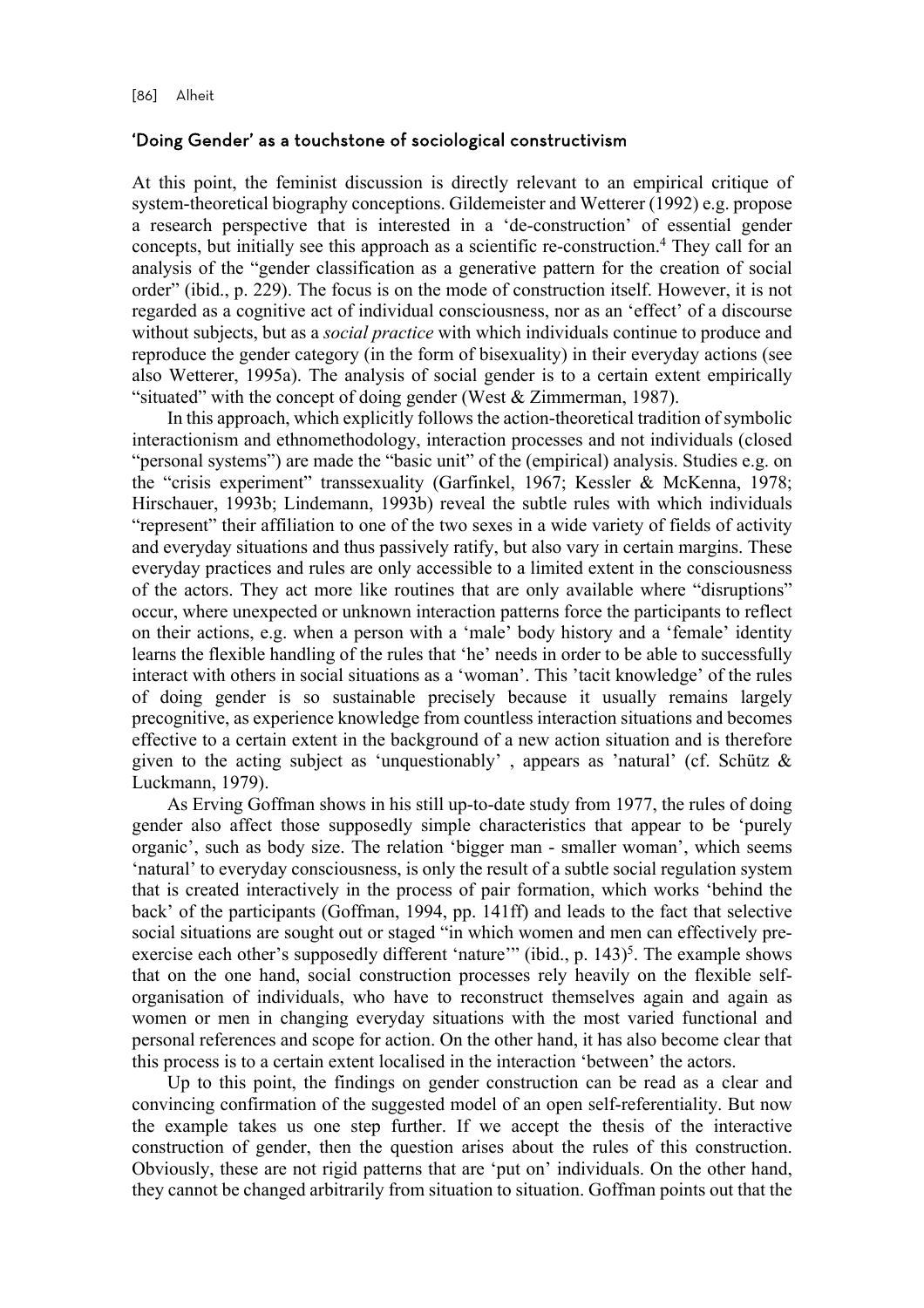actors involved in their interactive actions are integrated into higher-level social frameworks, which set certain sets of rules depending on the situation. For example, in a situation defined as an erotic 'game', different rules sometimes apply than in an application situation on the job market.<sup>6</sup>

However, another generative structure also seems to be hidden behind this crosssituation framework. Goffman gives convincing examples of how society members repeatedly create the same hierarchical gender ratio in a wide variety of everyday situations: in work, family or marriage, during sport and leisure, when using public spaces, when visiting bars or toilets, when flirting, when entering classrooms, in situations of need and assistance, etc. (see Goffman, 1994). The social construction must obviously be interpreted as a reflexive process between the interactive actions of individuals in contingent situations and the extremely stable 'institution' of gender. Goffman (1994) uses the term "institutional reflexivity" (ibid., p. 107) and describes the corresponding social practice as *genderism* (ibid., p. 113).7

At this point, however, it becomes clear that the strength of the interactionist access to expose those subtle microsocial manufacturing practices in everyday situations also determines its limits. If the time horizon of the situation is exceeded, there remains only the assumption of an abstractly effective "genderism". The historical origin of the classification system itself then hardly seems relevant. Now the *binary gender code* in modern societies has undoubtedly become an institution *sui generis* (cf. Gildemeister & Wetterer 1992, pp. 237ff). Feminist research provides a wealth of evidence that the patriarchal structure of gender relations remains constant across a variety of 'social frameworks'. But they also show that these frameworks are subject to specific historical, economic and cultural change processes. The interactionist concept of doing gender lacks this historical 'depth dimension' to a certain extent. This requires the inclusion of historical analysis<sup>8</sup>, but it needs - conceptually - another level: the perspective of lifelong process structures.

Already the considerations so far in the context of system-theoretical biography concepts prove clearly that the construction processes on the part of the subjects are 'more' than fixed reactions to historical-social framework conditions on the one hand or interactions of "free floating designers" (Lindemann, 1993a; 1993b, pp. 22ff) in contingent situations on the other. It is important to grasp the relative autonomy of the acting subjects, who - under concrete historical-social framework conditions - construct through changing situations and in interaction with others their individual 'history' of becoming a woman or a man. In this sense, 'doing gender' can be interpreted as a biographical structure that lends that interactive mode of 'producing' gender a temporal depth dimension and a connecting design principle.

This idea is not satisfied with the mere hint that this interactive gender-doing process "has to be seen as the basis for the identity of the person" (Gildemeister  $&$  Wetterer, 1992, p. 245). It goes beyond conventional approaches to 'gender-specific socialisation'. <sup>9</sup> The process of becoming sex is not limited to the ontogenetic adoption of interactive rules for the representation of gender. It can be understood as a biographical process of stratification and construction of experience (cf. Dausien, 1994, 1996a).

This perspective follows the individual 'paths'10 through the historically changing 'action environments', which in turn are always gender-coded and provide specific areas and boundaries of experience. For example, the possibilities of living a biography as a homosexual, depending on historical-cultural framework conditions, on the concrete social milieu, on family constellations, on possible relationships in close social areas, on the accessibility of 'gay' subcultures etc. (cf. Scheuermann, 1996). The chances of realising a 'normal' life plan as a woman, in which work and family can be linked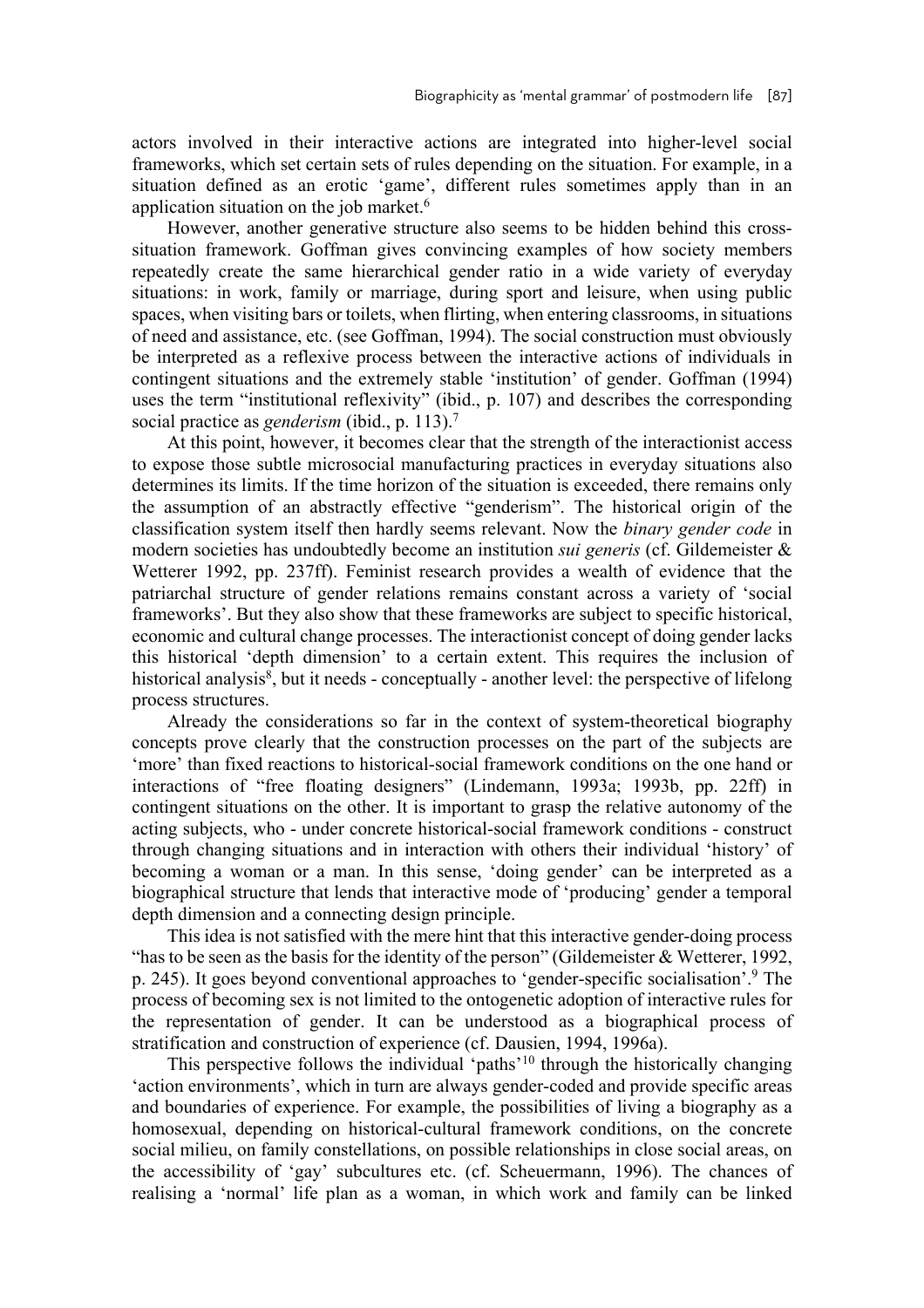according to your own ideas (cf. Dausien, 1996a), are no less limited than the possibility of living a life that 'drops out' of traditional roles. Without reflecting on the specific biographical conditions, the step towards generalisation and thus the reification of social constructs is not far.

However, the analysis of the biographical construction of gender (cf. Dausien, 1996a) does not stop at reconstructing the individual 'route' that female or male travelers travel in a gender-coded world in order to take up Roth's metaphor again (see above). It is primarily about the reconstruction of the individual biographical stratification of experience that an individual has developed as a woman or man in this way and which in turn has a say in the next steps. Empirical reconstructions of biographical narratives show that the story of 'becoming gender' is inextricably interwoven with the unique biographical form of experience (Dausien, 1996a). In this way, the social construction of gender is reconstructed through all individual and historical processes of change. Therefore, de-construction cannot mean the abolition of the gender category, but at most its transformation.

The approaches to the social construction of gender undoubtedly convince through their consistent rejection of essentialist theories of femininity and masculinity. They also plausibly show that the idea of strict autopoiesis of 'personal systems', as represented by the recent systems theory, deviates significantly from social reality. But they do not yet provide a consistent overall concept for how the 'construction of gender' should be theorised and how the social actors contribute biographically to this process. That would be precisely the task of a social (and by the way also an educational) science biography theory. On the one hand, it would have to reconstruct the influence of social constructions on individual life, the way in which social structures nestle in the terrain of 'subjectivity'. On the other hand, it would have to make transparent how individuals react most stubbornly to those external influences. This self-referentiality of biographical processing 'open to the outside world' will now be exemplarily developed in the following section.

## Biographicity as a unique 'grammar of the social'

The fact that gender cannot be 'deconstructed' by intellectual means is not due to its inevitability as an alleged biological fact, but to the fact that in the course of a biography of concrete women and men, also of people who move intersexually, it is socially and temporally acquired and always 'manufactured' anew. To use a metaphor from language theory: the *'semantics'* of the gender code may be hidden in the historically changing institutionalised order of interaction (classic: Goffman, 1977) or in the routines of social practices (classic: Garfinkel, 1967), their *'grammar'* lies in the biographical action resources of the individuals, in their *biographicity*, themselves. And this grammar creates performances that do not want to fit the concept of deconstruction because other semantics affect them as well: for example the semantic code of social inequality (*'class'*), which has long been the focus of classical sociological discussion, but also the semantics of ethnicity (*'race'*), which is becoming increasingly important in the course of post-industrial and post-colonial modernism with its global colonisation processes and migration movements. The world region in which we are born or the historical time that shapes us can also be semantic codes. These semantics work together in the affected individuals. And the 'mental grammar' that every individual has to develop, that becomes the basis of his/her lifestyle and determines the performance of his/her everyday activities, namely biographicity, is not just a simple addition of those semantic codes; it is a unique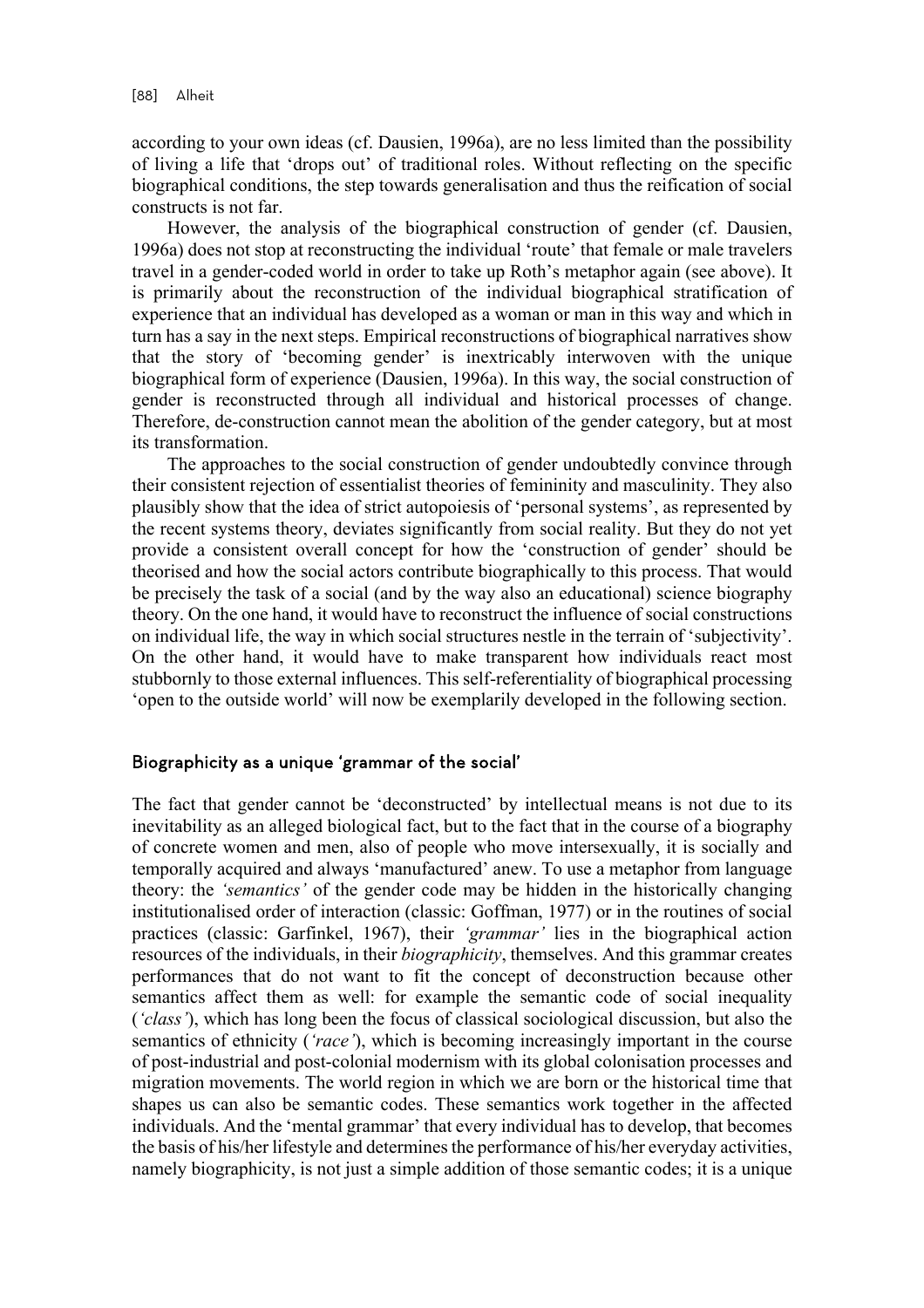productive resource for dealing with oneself and the world - a kind of 'generative principle' of the temporally layered performances of a concrete biography.

However, the wider theoretical context associated with this metaphor is by no means as clear as it seems. Neither the relationship between semantics and grammar nor the multidimensionality of the grammar term itself has been clarified. Noam Chomsky, whose important studies on a "generative transformation grammar" are directly affected here (Chomsky, 1965, 1969, 1977), has remained ambiguous - as far as his 'grammar idea' is concerned. However, what makes his provocative concept interesting for the following considerations remains the idea that 'grammar' represents a mental depth structure, a generative principle that creates a (in Chomsky's case: *linguistic*) performance level through certain transformation rules.

It appears conceptually essential that this deep structure is designed syntactically, as a system of rules for signs, and not - as with George Lakoff, his prominent opponent (representative Lakoff, 1971) - *semantically*, as a relationship of meanings. If the narrow area of linguistics is left, if the question of a generative principle is raised not only by language, but also by behavioural dispositions, routines, practices, taste preferences, implicit knowledge and experience resources, Chomsky's model is more convincing than Lakoff's "generative semantics": It explains why a concrete individual reacts to very different "social semantics"<sup>11</sup> - the gender problem, social inequality, ethnic and religious differences - in a "very own" structural mode, why one obviously uses an "experiential code" for processing the different social semantics whose transformation rules remain relatively stable.

What distinguishes this transfer of the linguistic model to the more complex area of *biographical experience* from Chomsky's grammar theory is the critique of the tendency to assume a kind of 'nativistic competence', which is, a basic ability that is already available at birth. *Biographicity* as a unique social grammar of the individual, however, only arises in the biographical process of experience. Through self-referential processing of external impulses, through dealing with the different semantics of the concrete social environment, an *'inner logic'* grows, which can also change again and again through new external impulses. But it does not change according to a principle of determination inherent in the impulses, rather within the framework of this inner logic itself.<sup>12</sup>

Perhaps this is why another theoretical reference is useful as a supplement: the concept of *"habitus"* in Bourdieu's theory (cf. Bourdieu, 1979, pp. 139ff; 1987, pp. 277ff, 1983). This concept also benefits from Chomsky's grammar idea (Bourdieu, 1987; Krais & Gebauer, 2002), but in the distinction between *opus operatum*, as an incorporated form of generative schemes, as a "structured structure", and *modus operandi*, as a "structuring structure" (Bourdieu, 1987, pp. 282f), the dialectical idea of an active production principle emerges, which refers to a previous 'social syntax'. This depth structure is incorporated through practice. It is not a "natural" competence (as in Chomsky), but a *"coagulated life story"* (Bourdieu, 1987, pp. 57f).

Interestingly, Bourdieu's idea of a "history turned into nature" (1979, p. 171) refers to a classic script of educational sociology, to Emile Durkheim's *L'évolution pédagogique en France* (1938):

In each of us, according to changing proportions, there is the person of yesterday; it is even he who, through the power of things, prevails in us, the present is only a minor compared to that long past in the course of which we took shape and from which we come. However, we do not feel this person of the past, because he has taken root deep within us; he forms the unconscious part of ourselves. Because of this, one is tempted to give no more account of him and of his legitimate claims. On the other hand, we have a keen sense of the most recent acquisitions of civilisation, which, because of their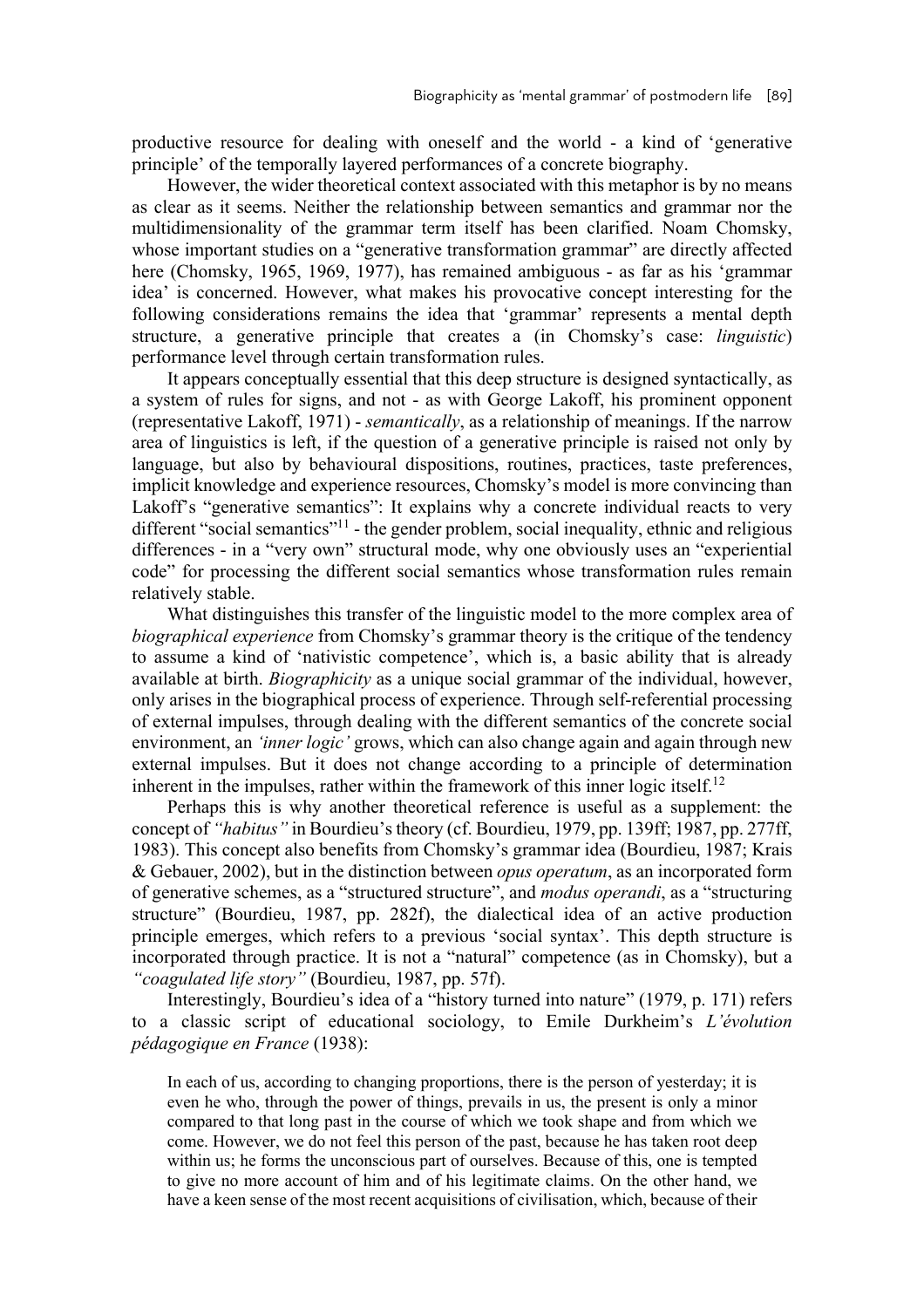recent nature, have not had the time to organise themselves in the unconscious. (ibid., p. 16)

Bourdieu is only interested in the "forgetting of genesis" (1979, p. 171), the unconscious willingness to understand one's own (life) 'story' as a *fait accompli* and thus to prove the obstinate resistance and inertia of the habitus. Bourdieu's consequences from this interpretation are extremely radical and are reminiscent of the statements made in his polemical essay on *The Biographical Illusion* (1990):

By viewing the habitus as a subjective but not individual system of internalised structures, as a pattern of perception, thinking and acting that is common to all members of the same group or class and that is the prerequisite for every objectification and apperception, this becomes objective agreement of the practice forms and the uniqueness of the worldview based on the complete impersonality and interchangeability of the singular practice forms and worldviews. However, this boils down to considering all ideas and forms of practice created according to identical schemes to be impersonal and interchangeable - in the manner of the singular views of space, which, if you believe Kant, do not reflect any particularity of the empirical ego. [...] Since the history of the individual never reproduces anything other than a certain specification of the collective history of his group or class, structural variants of the group or class habitus can be seen in the systems of individual dispositions, which are systematically organised precisely in the differences that separate them and in which the differences in careers and positions within and outside the class are expressed: the 'personal' style, this special characteristic that all products of one and the same habitus, all actions and works, are never more than a self-regulated and sometimes even codified deviation from the style peculiar to an epoch or a class, so that it refers not only because of conformity [...] but also because of the difference that the manner makes, to the common style. (Bourdieu 1979, p. 187-189)

But is this really just about "personal style"? What about the "changing proportions" that Durkheim also mentions? What does the generative power of an individual experience system stacked up in time mean, whose self-referentiality develops relative autonomy in the course of a life story? In view of the importance of social-constructivist insights developed in previous considerations, can such a 'de-individualised' perspective on the habitus still be justified?

Let's take up again the dynamic relationship between 'semantics' and 'grammar', which was metaphorically addressed above. Semantics are objectified horizons of meaning, such as the *class* position of individuals. The *gender* dimension is also such a semantics (see above). It can hardly be argued empirically that the formative power of these *'meta-semantics'* can vary historically. If one takes the US society, for example, the class question already marks second place to the gender and race question in the early 20th century. That has hardly changed. Rather, phenomena of *"intersectionality"* (representative Butler, 1991) emerge, the mixing of objectified semantics, which also produce new dimensions of grammars, that is, of forms of habitus. Bourdieu's certainty about the class dimension may be a historical syndrome, and perhaps also a European one (cf Bourdieu, 1978). After all, his fascinating work on "Masculine Domination" (2001) has given gender semantics a central place.

However, it is indisputable that the function of grammars of the social, i.e. the principle of creation of certain behavioural dispositions, world interpretations and lifestyles of the subjects, has shifted from collective basic orientations to the individual him/herself. The "individualisation thesis" (representative Beck, 1986, 205ff; Reckwitz  $2017<sup>13</sup>$ ), which is not without reason discussed critically, is a superficial indication of this. Findings from recent neurosciences (see above) may be more sustainable. This can mean - and here Bourdieu's early works may sharpen the sensitivity (cf. 1978) - that especially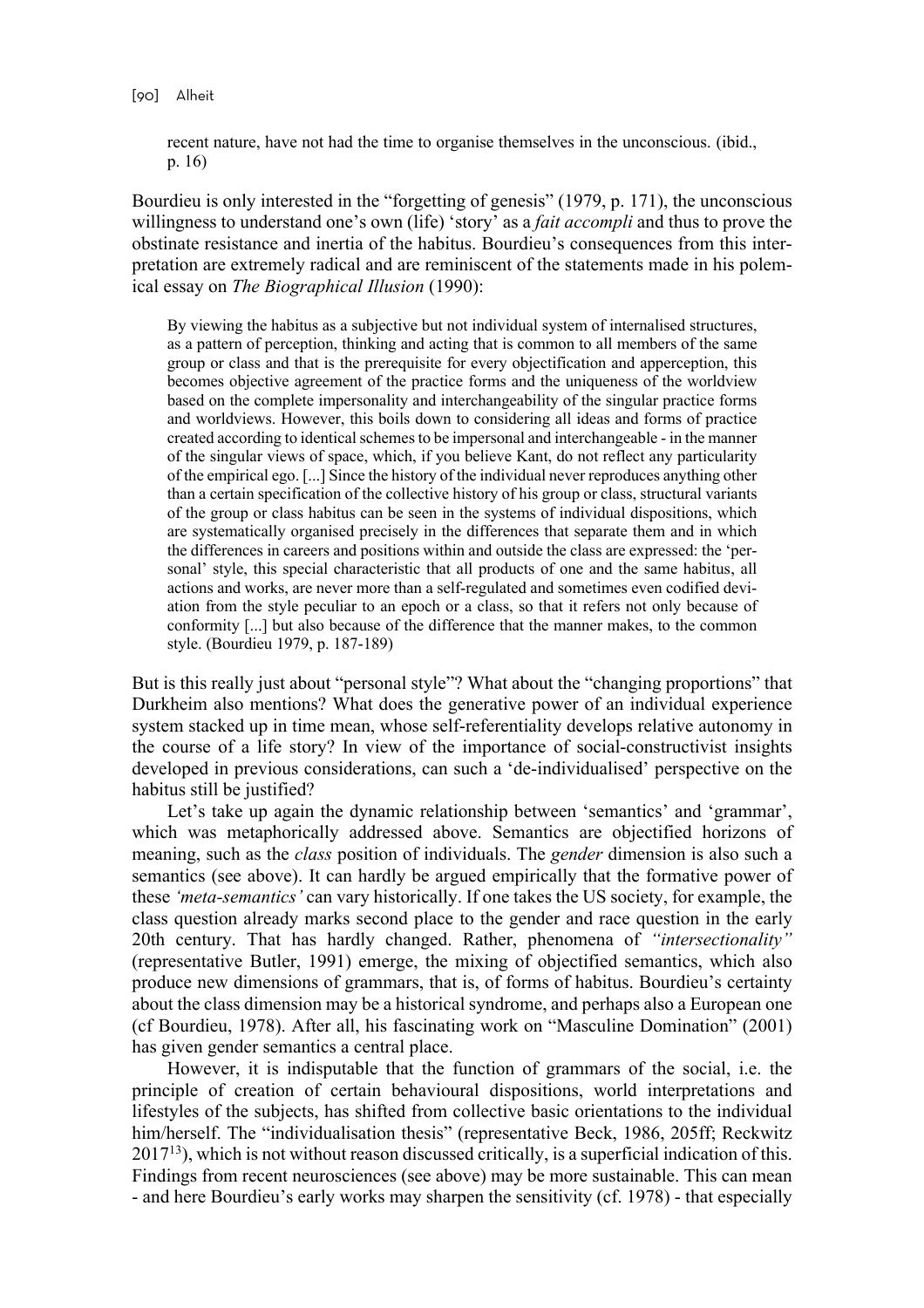in Europe the 'class semantics' still have an unmistakable influence on the configuration of habitus. At the same time, however, it means that the 'grammar of the social' arises in the biographical process of experience of each and every individual: as a "structured structure" and as a "structuring structure" – however, that the process of "structuring" has become more complex. It is no longer dominant semantics alone that determine structure; it is about a mixture of external semantics, possibly about changing hegemons in the mixed situation. What then develops as the 'grammar of the social' is unique and linked to the individual's biographical process of experience. It is the *biographicity* of each and every individual - if you will: his/her 'biographical habitus'.

In late or 'postmodern' societal formations we are thus dealing with new constellations in terms of figuration sociology (Elias, 1977): from the positional fixation of class existence in pre-modern societies to certain movements in social space with the relative stability of social habitualisations in modernity, the trend in current societies is now in direction of erosion of social-structural bonds and security and the concentration of life risks on the individual him/herself (see also Reckwitz, 2006, 2017; Alheit & Schömer, 2009). This in no way means that social relationships would become superfluous. However, it means that they are not, of course, available as 'natural' resources, but have to be recreated again and again. And the active basic competence for this process is the *biographicity* of the individuals (cf. in detail Alheit, 2019, 120-128; Alheit & Dausien, 2000).

## Notes

- <sup>1</sup> I am mainly referring to the work of Humberto R. Maturana and his colleagues (Maturana, 1970, 1978, 1987a, 1987b; Maturana & Varela, 1975, 1987; Varela, 1979, 1981, 1987; Varela, Maturana & Uribe, 1974) and the congenial and partial modification of follow-up studies by Gerhard Roth's research group (e.g. Roth, 1985, 1987a, 1987b; Roth & Schwegler (eds.), 1981; an der Heiden, Roth & Schwegler, 1986).
- <sup>2</sup> Ibid., p. 605. Incidentally, it also appears secondary to the present outline of the theory whether Luhmann is thereby unwittingly approaching the classical philosophy of consciousness, as Wagner and Zipprian (1992) demonstrate in an interesting analysis.
- <sup>3</sup> The hint that such a gradation naturally belongs to the inventory of the classical philosophy of consciousness is relatively irrelevant; Schimank's reference to Tugendhat (1988, p. 69, note 11) or Nassehi's and Weber's scholarly recourse to Husserl and Bergson (1990, pp. 156ff) also demonstrate the connection to the philosophy of consciousness and reinforce the skepticism about an apriority of the autopoiesis of psychic systems (cf. also the cautious criticism of Luhmann in Nassehi & Weber, 1990, p. 166).
- 4 See Hirschauer's position (1993a), who, like Gildemeister and Wetterer, regards the question of deconstruction primarily as an empirically based *re*construction and contributes to this with his own study on transsexuality (1993b).
- 5 With regard to body size, which is not itself an environmentally independent factor, there are only differences in the average values between the two sex groups, which are significantly smaller than the variances within the groups. Pair formations in which the woman is taller than the man would therefore practically be possible in large numbers. Social norms and subtle strategies for action guarantee that they remain the 'exception'.
- 6 This observation corresponds to Luhmann's 'functional differentiation' (see above).
- 7 "So right from the start of an interaction there is a tendency to formulate things in gender terms; in this way the gender class provides an overall profile or a container to which the different features can be traced or into which they can be emptied."(Goffman, 1994, p. 138) Gender thus becomes the prototype of social classification at all (cf. ibid., p. 108).
- 8 Becker-Schmidt (1996) particularly points out the necessity of a historical-social differentiation of the gender category. The historicity of the gender relationship can be seen above all from the changing forms of the division of labour and the associated variations in social gender role scripts and scope for action. A vivid empirical example of such processes is the "gender change of professions", which can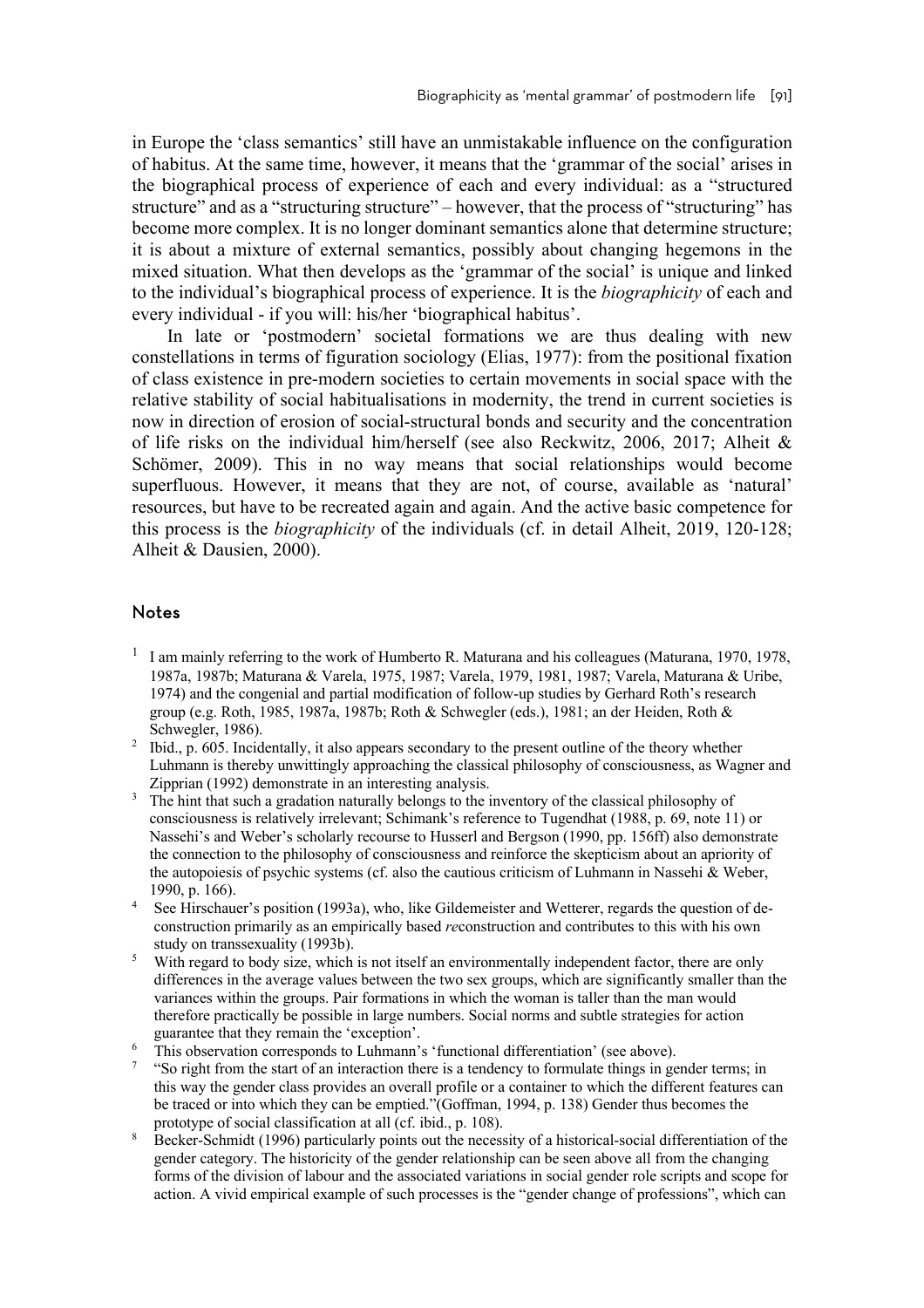be used to analyse the production and de-construction of gender at the institutional level (cf. Wetterer 1992, 1995a, b; Knapp, 1995).

- 9 Concepts of socialisation theory (cf. Nunner-Winkler 1994) are affected by (de-)constructivist criticism. Regardless of whether they are oriented towards learning theory or psychoanalysis, they are particularly subject to the danger of an essentialist interpretation of gender (see again the example of "female work ability" or "female morality"). They share the strengths and weaknesses of their theories of origin and tend either to overemphasise social characteristics or to adopt a biologically anchored, internal drive dynamics.
- <sup>10</sup> According to the above considerations, it no longer needs to be justified that these should not be considered as closed autopoietic structures, but always as interaction stories.
- <sup>11</sup> I am really conscious about the fact that I am reinterpreting Lakoff's approach and that I am not adopting his generative 'sense metaphor'. However, a syntactic deep structure, i.e. a creative system of rules, as Chomsky constructs it, seems to me to be more suitable than a deep structure consisting of 'meanings' that always rest on socio-historical process structures.
- $12$  For the kind of comparable change, Maturana and Varela proposed the convincing metaphor of 'drifting' (cf. 1987, pp. 14f, 86f, 119ff), a movement that does not change direction abruptly, but allows very gradual shifts in the tolerance level of a previously existing dominant basic impulse.
- <sup>13</sup> I am extremely aware of the fact that I did not adequately appreciate time-diagnostic sociological studies in this essay. In addition to Reckwitz, Rosa (2016), Sennet (2012), Boltanski & Esquerre (2017), Eribon (2013) and a few others should also have been mentioned. In Reckwitz's case, a reference to his habilitation thesis *'The Hybrid Subject`*(2006) would be particularly important, the theoretical outcomes of which coincide with the results of a major historical project that a research group under my leadership carried out at the same time (cf. Alheit & Brandt, 2006; Alheit & Schömer, 2009). However, this essay is a strictly theoretical contribution – in a way 'timeless' and without the urgent claim to be up to date.

## References

- Alheit, P. (2009). "Individuelle Modernisierung". Zur Logik biographischer Konstruktion in modernisierten modernen Gesellschaften. In S. Hradil (Ed.), *Differenz und Integration. Die Zukunft moderner Gesellschaften. Verhandlungen des 28. Kongresses für Soziologie 1996 in Dresden*, (pp. 941-952). Frankfurt a.M., New York: Campus.
- Alheit, P. (2019). *Biograficitat. Aspectes d'una nova teoria de l'aprenentatge social*. Xàtiva: L'Ullal Edicions.
- Alheit, P., & Brandt, M. (2006). *Autobiographie und ästhetische Erfahrung. Entstehung und Wandel des Selbst in der Moderne*. Frankfurt a.M., New York: Campus.
- Alheit, P., & Dausien, B. (2000). Die biographische Konstruktion der Wirklichkeit. Überlegungen zur Biographizität des Sozialen. In E.M. Hoerning (Ed.), *Biographische Sozialisation* (pp. 257-283). Stuttgart: Metzler.
- Alheit, P., & Schömer, F. (2009). *Der Aufsteiger. Autobiographische Zeugnisse zu einem Prototypen der Moderne von 1800 bis heute*. Frankfurt a.M., New York: Campus.
- Alheit, P., Dausien, B. Hanses, A. & Scheuermann, T. (1992). *Biographische Konstruktionen. Beiträge zur Biographieforschung*. Bremen: Universität Bremen.
- An der Heiden, U., Roth, G., & Schwegler, H. (1986). Die Organisation der Organismen: Selbstherstellung und Selbsterhaltung. *Funkt. Biol. Med.*, *5*, 330-346.
- Beck, U. (1986). Risikogesellschaft. Auf dem Weg in eine andere Moderne. Frankfurt a.M.: Suhrkamp.
- Becker-Schmidt, R. (1996). Einheit Zweiheit Vielheit. Identitätslogische Implikationen in feministischen Emanzipationskonzepten. *Zeitschrift für Frauenforschung*, *14*(1/2), 5-18.
- Boltanski, L., & Esquerre, A. (2017). *Enrichissement. Une critique de la marchandise*. Paris: Gallimard.
- Bourdieu, P. (1978). Klassenschicksal, individuelles Handeln und das Gesetz der Wahrscheinlichkeit. In Pierre Bourdieu et al. (Eds.), *Titel und Stelle. Über die Reproduktion sozialer Macht* (pp. 169-226). Frankfurt a.M.: Europäische Verlagsanstalt.
- Bourdieu, P. (1983). Ökonomisches Kapital, kulturelles Kapital, soziales Kapital. In R. Kreckel (Ed.), *Soziale Ungleichheiten* (*Soziale Welt*, Sonderband 2) (pp. 183-198). Göttingen: Schwartz.
- Bourdieu, P. (1987). *Die feinen Unterschiede. Kritik der gesellschaftlichen Urteilskraft*. Frankfurt a.M.: Suhrkamp.
- Bourdieu, P. (1990). Die biographische Illusion. *Bios*, *3* (1), 75-81.
- Bourdieu, P. (2001). *Masculine Domination*. Cambridge: Polity Press.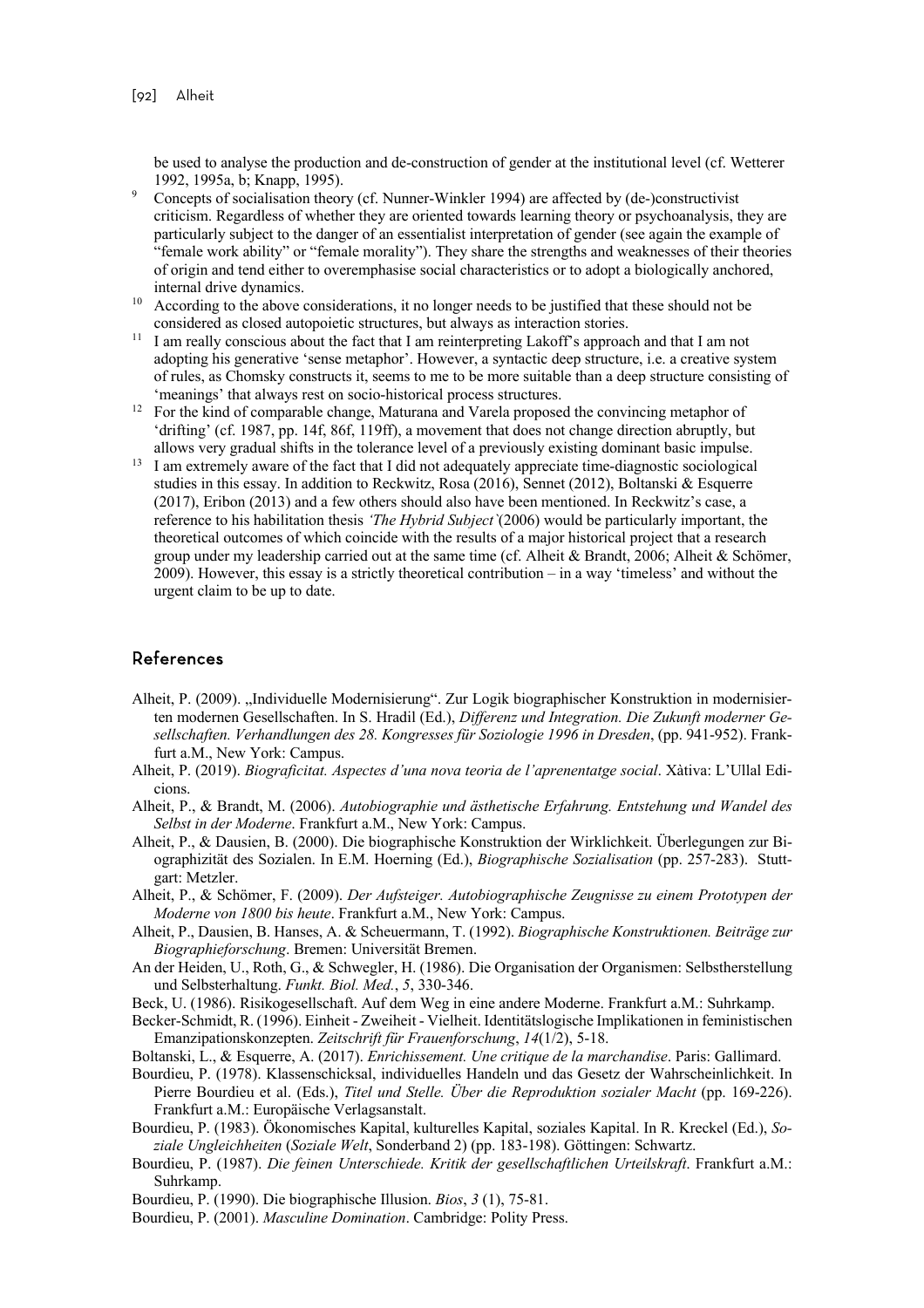Butler, J. (1991). *Das Unbehagen der Geschlechter*. Frankfurt a.M.: Suhrkamp.

- Chomsky, N. (1965). *Aspects of the Theory of Syntax*. Cambridge, MA: MIT Press.
- Chomsky, N. (1969). *Aspekte der Syntax-Theorie.* Frankfurt a.M.: Suhrkamp.
- Chomsky, N. (1977). Reflexionen über die Sprache. Frankfurt a.M.: Suhrkamp.
- Dausien, B. (1994). Auf der Suche nach dem "eigenen Leben"? Lernprozesse in weiblichen Biographien. In P. Alheit et al. (Eds.), *Von der Arbeitsgesellschaft zur Bildungsgesellschaft? Perspektiven von Arbeit und Bildung im Prozeß europäischen Wandels* (pp. 572-592). Bremen: Bremen University Press.
- Dausien, B. (1996). *Biographie und Geschlecht. Zur biographischen Konstruktion sozialer Wirklichkeit in Frauenlebensgeschichten*. Bremen: Donat.
- Elias, N. (1977). Zur Grundlegung einer Theorie sozialer Prozesse. *Zeitschrift für Soziologie*, *6*(5), 127- 149.
- Eribon, D. (2013). *La société comme verdict. Classes, identités, trajectoires.* Paris: Librairie Arthème Fayard.
- Garfinkel, H. (1967). *Studies in Ethnomethodology.* Englewood Cliffs, N.J.: Prentice-Hall.
- Gildemeister, R., & Wetterer. A. (1992). Wie Geschlechter gemacht werden. Die soziale Konstruktion der Zweigeschlechtlichkeit und ihre Reifizierung in der Frauenforschung. In G.-A. Knapp, & A. Wetterer (Eds.), *Traditionen Brüche. Entwicklungen feministischer Theorie* (pp. 201-254). Freiburg: Kore.
- Goffman, E. (1963). *Stigma*. Englewood Cliffs: Prentice Hall.
- Goffman, E. (1977). The arrangement between the sexes. *Theory and Society 4*, 301-331.
- Goffman, E. (1994). *Interaktion und Geschlecht.* Herausgegeben und eingeleitet von H. A. Knoblauch. Mit einem Nachwort von H. Kotthoff. Frankfurt a.M., New York: Campus.
- Hirschauer, S. (1993a). Dekonstruktion und Rekonstruktion. Plädoyer für die Erforschung des Bekannten. *Feministische Studien*, *11*(2), 55-67.
- Hirschauer, S. (1993b). *Die soziale Konstruktion der Transsexualität. Über die Medizin und den Geschlechtswechsel*. Frankfurt a.M.: Suhrkamp.
- Kessler, S.J. & McKenna, W. (1978). *Gender: An Ethnomethodological Approach*. New York: Wiley.
- Knapp, G.-A. (1995). Unterschiede machen: Zur Sozialpsychologie der Hierarchisierung im Geschlechterverhältnis. In R. Becker-Schmidt & G.-A. Knapp (Eds.), *Das Geschlechterverhältnis als Gegenstand der Sozialwissenschaften* (pp. 163-194). Frankfurt a.M., New York: Campus.
- Kohli, M. (1988). Normalbiographie und Individualität. Zur institutionellen Dynamik des gegenwärtigen Lebenslaufregimes. In H.-G. Brose & B. Hildenbrandt (Eds.), *Vom Ende des Individuums zur Individualität ohne Ende* (pp. 33-53). Opladen: Leske + Budrich.
- Lakoff, G. (1971). *Linguistik und natürliche Logik*. Herausgegeben von W. Abraham. Frankfurt a.M.: Athenäum.
- Lindemann, G. (1993a). Wider die Verdrängung des Leibes aus der Geschlechtskonstruktion. *Feministische Studien*, *11*(2), 44-54.
- Lindemann, G. (1993b). *Das paradoxe Geschlecht. Transsexualität im Spannungsfeld von Körper, Leib und Gefühl.* Frankfurt a.M.: Fischer.
- Luhmann, N. (1980). Gesellschaftsstruktur und Semantik. Studien zur Wissenssoziologie der modernen Gesellschaft, Bd. 1. Frankfurt a.M.: Suhrkamp.
- Luhmann, N. (1984). *Soziale Systeme. Grundriß einer allgemeinen Theorie*. Frankfurt a.M.: Suhrkamp.
- Luhmann, N. (1985). Die Autopoiesis des Bewußtsein. In Soziale Welt, *36*, 402-446.
- Luhmann, N. (1989). Individuuum, Individualität, Individualismus. In N. Luhmann*, Gesellschaftsstruktur und Semantik. Studien zur Wissenssoziologie der modernen Gesellschaft*, Bd. 3 (pp. 149-258). Frankfurt a.M.: Suhrkamp.
- Luhmann, N., & Schorr, K.-E. (1982). Personale Identität und Möglichkeiten der Erziehung. In N. Luhmann & K.-E. Schorr (Eds.), *Zwischen Technologie und Selbstreferenz* (pp. 224-261). Frankfurt a.M.: Suhrkamp.
- Maturana, H.R. (1970). Neurophysiology of Cognition. In P. Garvin (Ed.), *Cognition: A multiple view* (pp. 3-23). New York, Washington: Spartan Books.
- Maturana, H.R. (1978). The biology of language. In G.A. Miller & E. Lenneberg (Eds.), *The Biology and Psychology of Language and Thought: Essays in Honor of Eric Lenneberg* (pp. 27-63). New York: Academic Press.
- Maturana, H.R. (1987a). Kognition. In S. Schmidt (Ed.), *Der Diskurs des Radikalen Konstruktivismus* (pp. 89-118). Frankfurt a.M.: Suhrkamp.
- Maturana, H.R. (1987b). Biologie der Sozialität. In S. Schmidt (Ed.), *Der Diskurs des Radikalen Konstruktivismus* (pp. 287-302). Frankfurt a.M.: Suhrkamp.
- Maturana, H.R., & Varela, F.J. (1975). Autopoietic Systems. *Biological Computer Laboratory. Report*, *9*  (4). Urbana: University of Illinois.